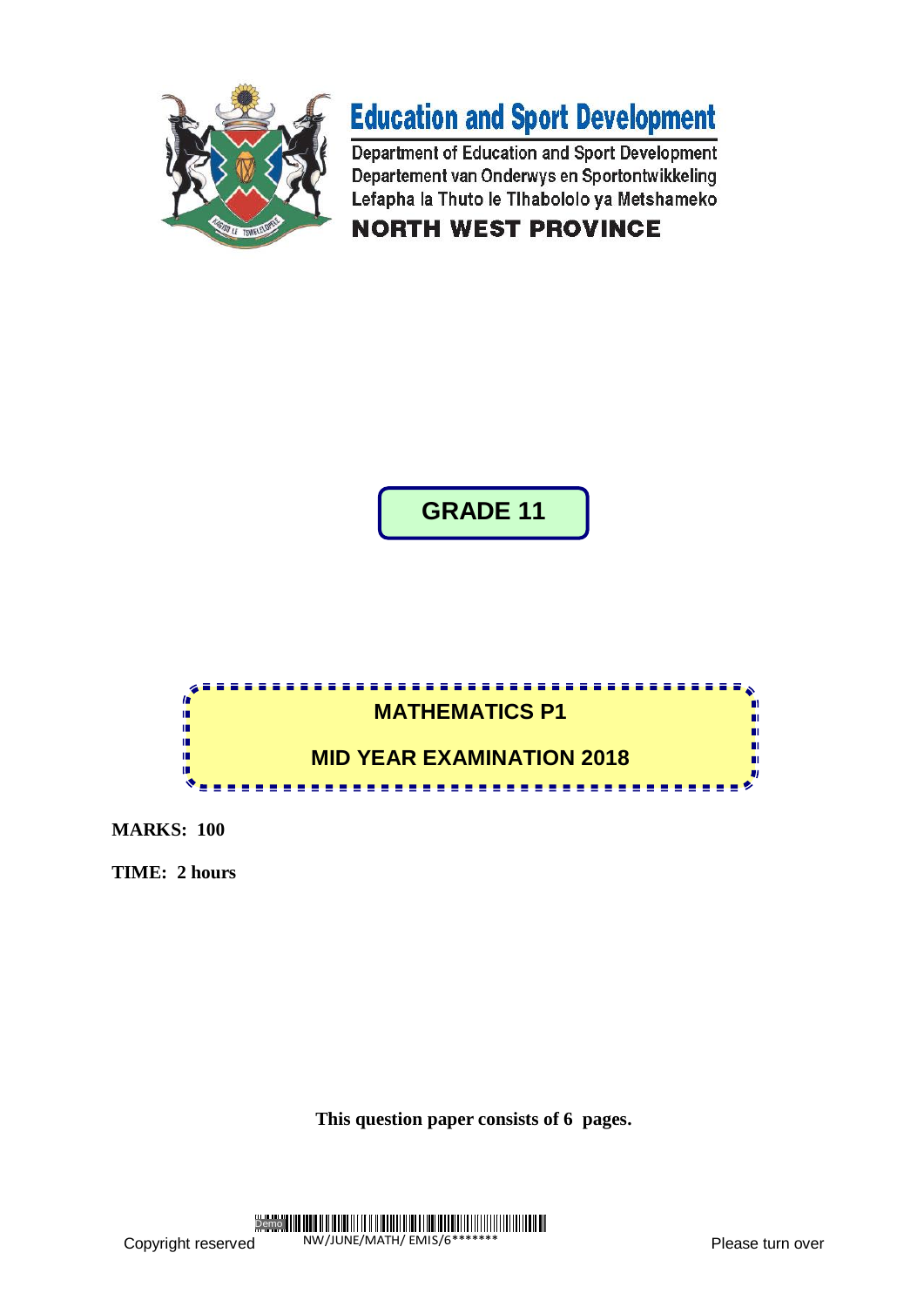# **INSTRUCTIONS AND INFORMATION**

Read the following instructions carefully before answering the questions.

- 1. This question paper consists of 7 questions.
- 2. Clearly show ALL calculations, diagrams, graphs, et cetera that you used to determine the answers.
- 3. Answer only will NOT necessarily be awarded full marks.
- 4. If necessary, round off answers to TWO decimal places, unless stated otherwise.
- 5. Diagrams are NOT necessarily drawn to scale.
- 7. You may use an approved scientific calculator (non-programmable and non-graphical), unless stated otherwise.
- 8. Write neatly and legibly.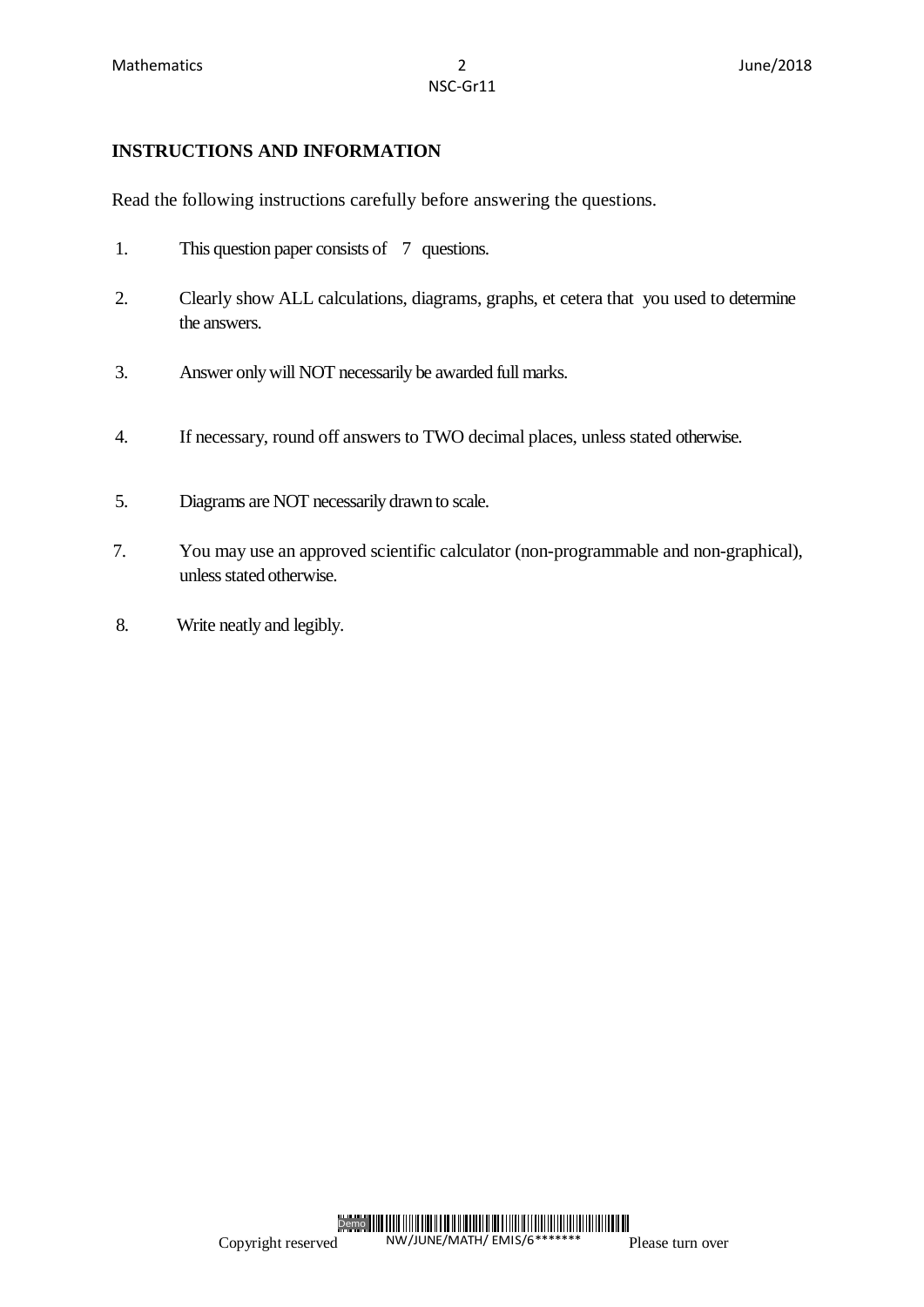NSC-Gr11

#### **QUESTION 1**

1.1 Given:  $(3x-1)(x+3) = c$ , Find the value(s) of x if 1.1.1  $c = 0$  (2) 1.1.2  $c = -5$  (Leave your answer correct to TWO decimal places) (5) 1.2 Solve for *x* in the following: 1.2.1  $\sqrt{x+2} + x = 4$  (5) 1.2.2  $4(x^2 - x) - \frac{2}{x^2} = 7$  $(x^2 - x) - \frac{2}{x^2} =$  $\overline{a}$  $(x)$  $x^2 - x$  $x^2 - x$ )  $-\frac{2}{3} = 7$  (7) 1.2.3  $3^{x-2} + 3^{x+1} = 28$  (4) 1.2.4  $x^2 \le 4x$  $\leq 4x$  (4) 1.3 Solve for *x* and *y* simultaneously

 $x-3-y=0$  and  $xy = -2$  (7)

$$
[34]
$$

### **QUESTION 2**

2.1 Given:  $x = 3 \pm \sqrt{18 - 2a^2}$ Determine the value(s) of a for which roots are equal  $(3)$ 2.2 State, giving a reason, the nature of the roots of a quadratic equation if the discriminant is 2.2.1  $(a + 3)^2 + 12$  (2)

2.2.2 
$$
-4(a-b)^2
$$
, if  $a \neq b$  and  $a, b$  are  $\in R$  (2)

$$
[7]
$$

#### Copyright reserved Demo<sup>III</sup> NW/JUNE/MATH/ EMIS/6\*\*\*\*\*\*\* Please turn over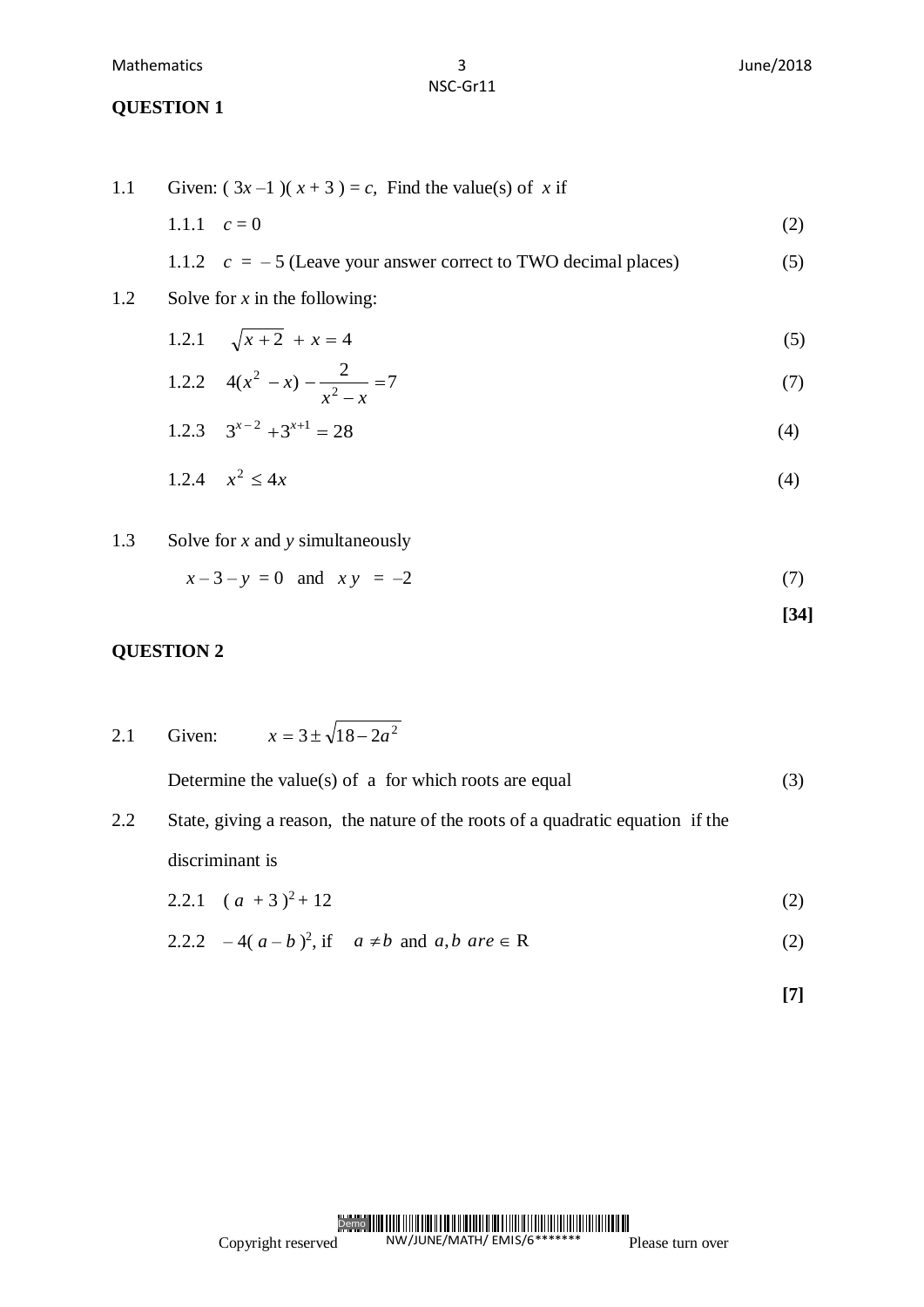#### Mathematics 4 June/2018

NSC-Gr11

## **QUESTION 3**

3.1 Simplify

$$
3.1.1 \quad \sqrt[4]{\frac{3^a \cdot 9^{a+1}}{27^{a+2}}}
$$
 (3)

$$
3.1.2 \quad \frac{2^{x+3} - 3.2^{x-1}}{2^{x-2}} \tag{3}
$$

3.2 Find the value of 
$$
10^{x+3}
$$
 if  $10^x = 1.7$  (2)

3.3 Given: 
$$
3^a = p
$$
 and  $2^b = q$ .

\nWrite  $2.9^a + 3.2^{-b}$  in terms of  $p$  and  $q$ .

\n(3)

**[11]**

**[11]**

# **QUESTION 4**

|  |  |  |  |  |  |  |  |  | The sequence $4 \; ; \; 9 \; ; \; x \; ; \; 37 \; ; \dots$ is a quadratic pattern. |
|--|--|--|--|--|--|--|--|--|------------------------------------------------------------------------------------|
|--|--|--|--|--|--|--|--|--|------------------------------------------------------------------------------------|

|     | 4.1 Calculate the value of $x$ .                |     |
|-----|-------------------------------------------------|-----|
|     | 4.2 Determine the $nth$ term of the sequence.   | (4) |
| 4.3 | Which term of the sequence will be equal to 212 | (4) |

# **QUESTION 5**

| 5.1 | Lerato invests R120 000 for a period of 4 years. She is offered an interest rate<br>of 7,5% p.a. compounded monthly.                                                                                                                                                                          |      |  |  |  |  |  |
|-----|-----------------------------------------------------------------------------------------------------------------------------------------------------------------------------------------------------------------------------------------------------------------------------------------------|------|--|--|--|--|--|
|     | Determine the effective interest rate.<br>5.1.1                                                                                                                                                                                                                                               | (3)  |  |  |  |  |  |
|     | What is the amount that Lerato will receive at the end of the 4 years?<br>5.1.2                                                                                                                                                                                                               | (3)  |  |  |  |  |  |
| 5.2 | A firm bought computers that cost R80 000. Calculate the value of the computer<br>after 3 years if the rate of depreciation is 12% p.a. using reducing balance method?(3)                                                                                                                     |      |  |  |  |  |  |
| 5.3 | Jabu invested an amount of money for 5 years. He receives an interest rate of<br>12% p.a compounded quarterly for the first 3 years. The interest rate changes to<br>14% p.a compounded semi annually for the remaining years. The money grows<br>to R 95000 at the end of the 5 year period. |      |  |  |  |  |  |
|     | Calculate how much Jabu invested initially.                                                                                                                                                                                                                                                   | (5)  |  |  |  |  |  |
|     |                                                                                                                                                                                                                                                                                               | [14] |  |  |  |  |  |

**QUESTION 6**

#### Demo NW/JUNE/MATH/ EMIS/6\*\*\*\*\*\*\*

Copyright reserved

Please turn over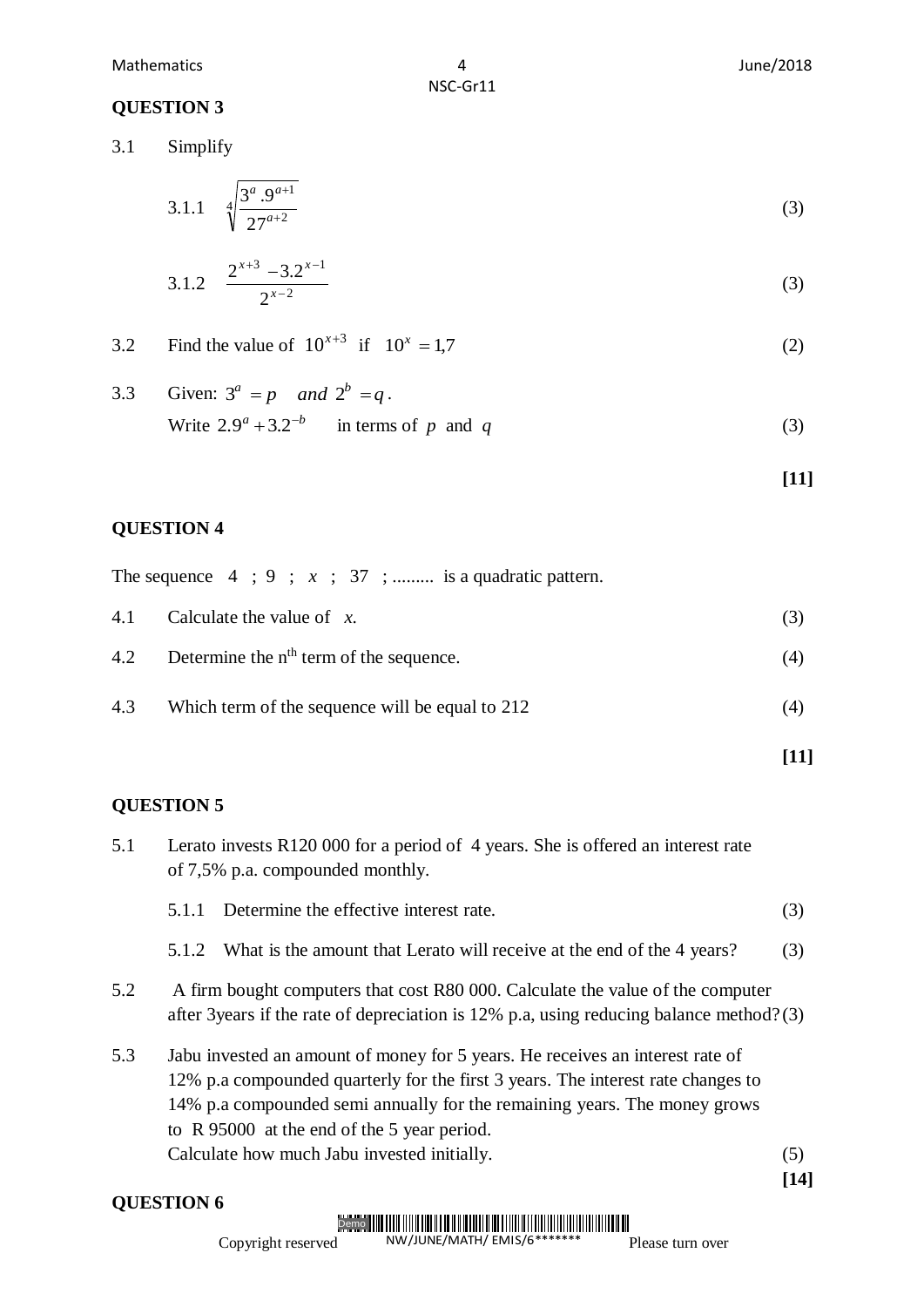Mathematics **1988 1998 1998 1998 1999 1999 1999 1999 1999 1999 1999 1999 1999 1999 1999 1999 1999 1999 1999 1999 1999 1999 1999 1999 1999 1999 1999 1999 1999 1999** NSC-Gr11  $g(x) = \frac{a}{x} + \frac{a}{x}$  $(x) = \frac{a}{x} + q$ . C(2;6) is the point of Sketched below is the graph of  $g(x) = \frac{a}{x+q} + q$  $x - p$  $\overline{a}$  $\left(\frac{5}{2};0\right)$  $\left(\frac{5}{2};0\right)$  $\left(\frac{5}{6}, 0\right)$  is the *x*-intercept of *g*. intersection of the asymptotes of *g*. B  $\frac{3}{2}$ ;0 2  $\setminus$ J  $\overline{\mathcal{E}}$  $C(2; 6)$  $\overline{g}$  $B({}^{5/2}$ ; 0)  $\overline{0}$  $g(x) = \frac{a}{x} + \frac{a}{x}$ 6.1 Determine the equation of *g* in the form  $g(x) = \frac{a}{x} + q$  $(x) = \frac{a}{a} + q$ . (4)  $x - p$  $\overline{a}$ 

6.2 Write down the domain of *g* (1)

- 6.3 For which value(s) of *x* is  $g(x) \le 0$ ?  $(2)$
- 6.4 F is the reflection of B across C. Determine the coordinates of F. (2)

**[9]**

×

**QUESTION 7**